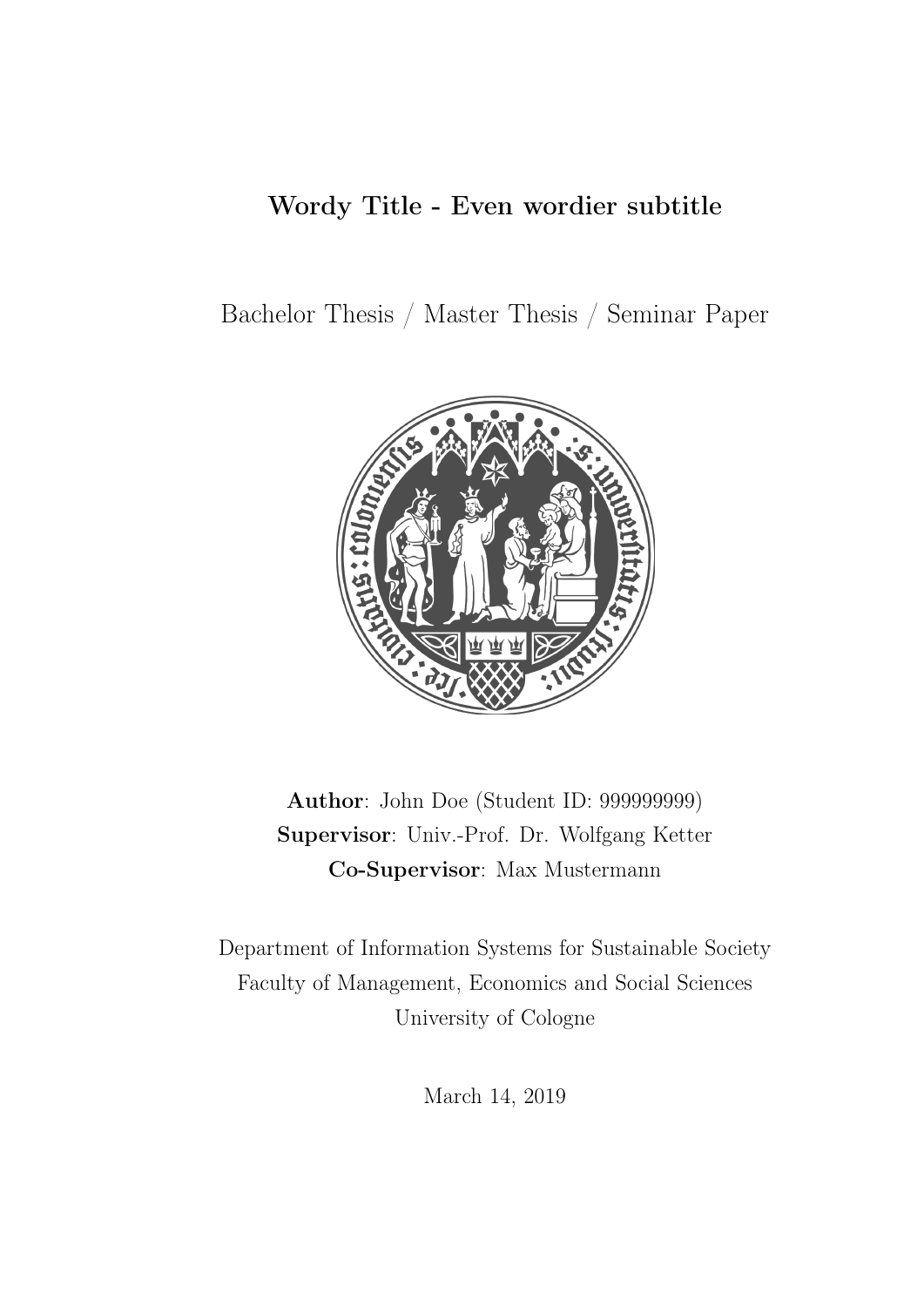#### Eidesstattliche Versicherung

Hiermit versichere ich an Eides statt, dass ich die vorliegende Arbeit selbstständig und ohne die Benutzung anderer als der angegebenen Hilfsmittel angefertigt habe. Alle Stellen, die wörtlich oder sinngemäß aus veröffentlichten und nicht veröffentlichten Schriften entnommen wurden, sind als solche kenntlich gemacht. Die Arbeit ist in gleicher oder ähnlicher Form oder auszugsweise im Rahmen einer anderen Prüfung noch nicht vorgelegt worden. Ich versichere, dass die eingereichte elektronische Fassung der eingereichten Druckfassung vollständig entspricht.

Die Strafbarkeit einer falschen eidesstattlichen Versicherung ist mir bekannt, namentlich die Strafandrohung gemäß § 156 StGB bis zu drei Jahren Freiheitsstrafe oder Geldstrafe bei vorsätzlicher Begehung der Tat bzw. gemäß § 161 Abs. 1 StGB bis zu einem Jahr Freiheitsstrafe oder Geldstrafe bei fahrlässiger Begehung.

#### John Doe

Köln, den xx.xx.20xx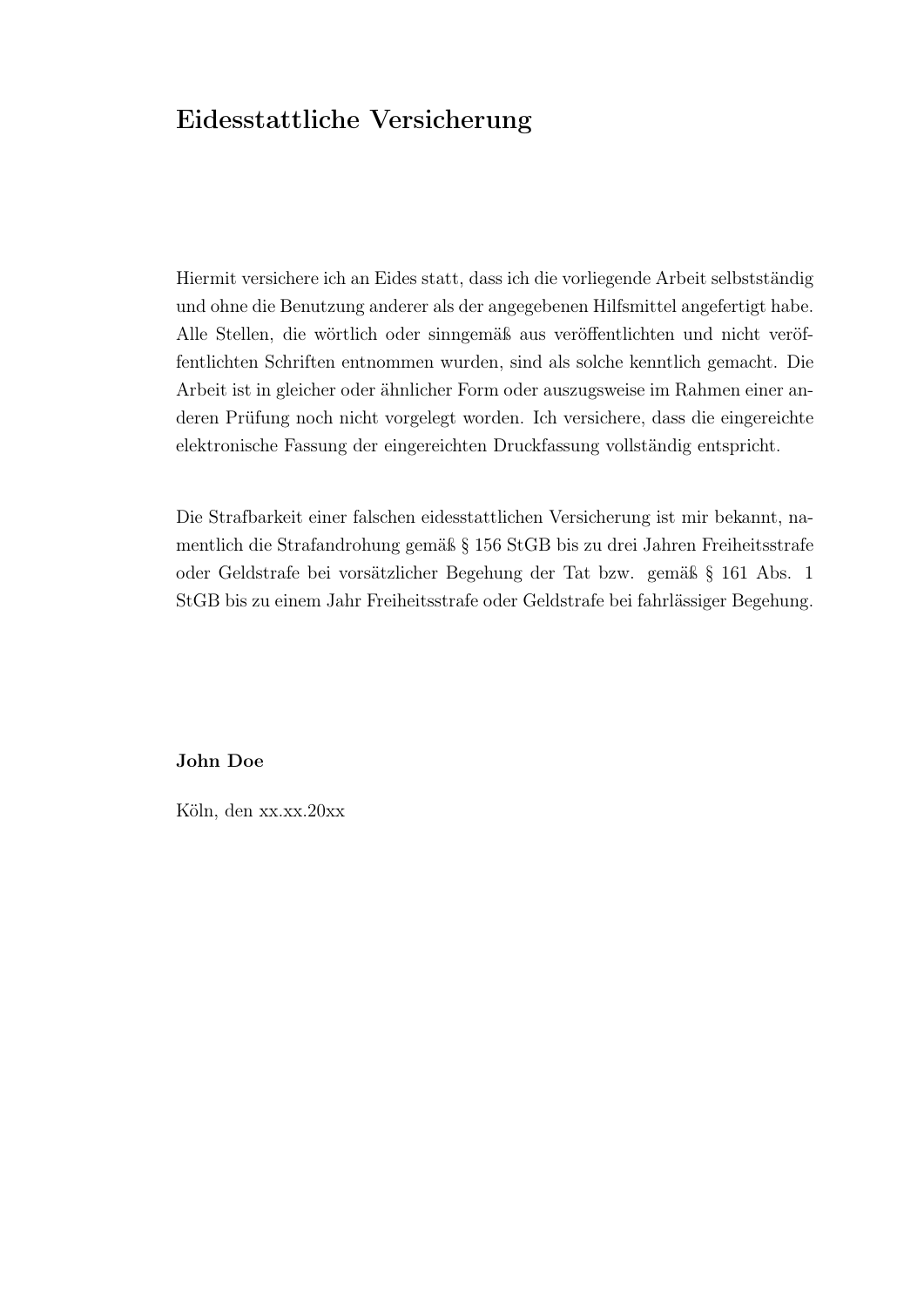# Abstract

[Abstract goes here (max. 1 page)]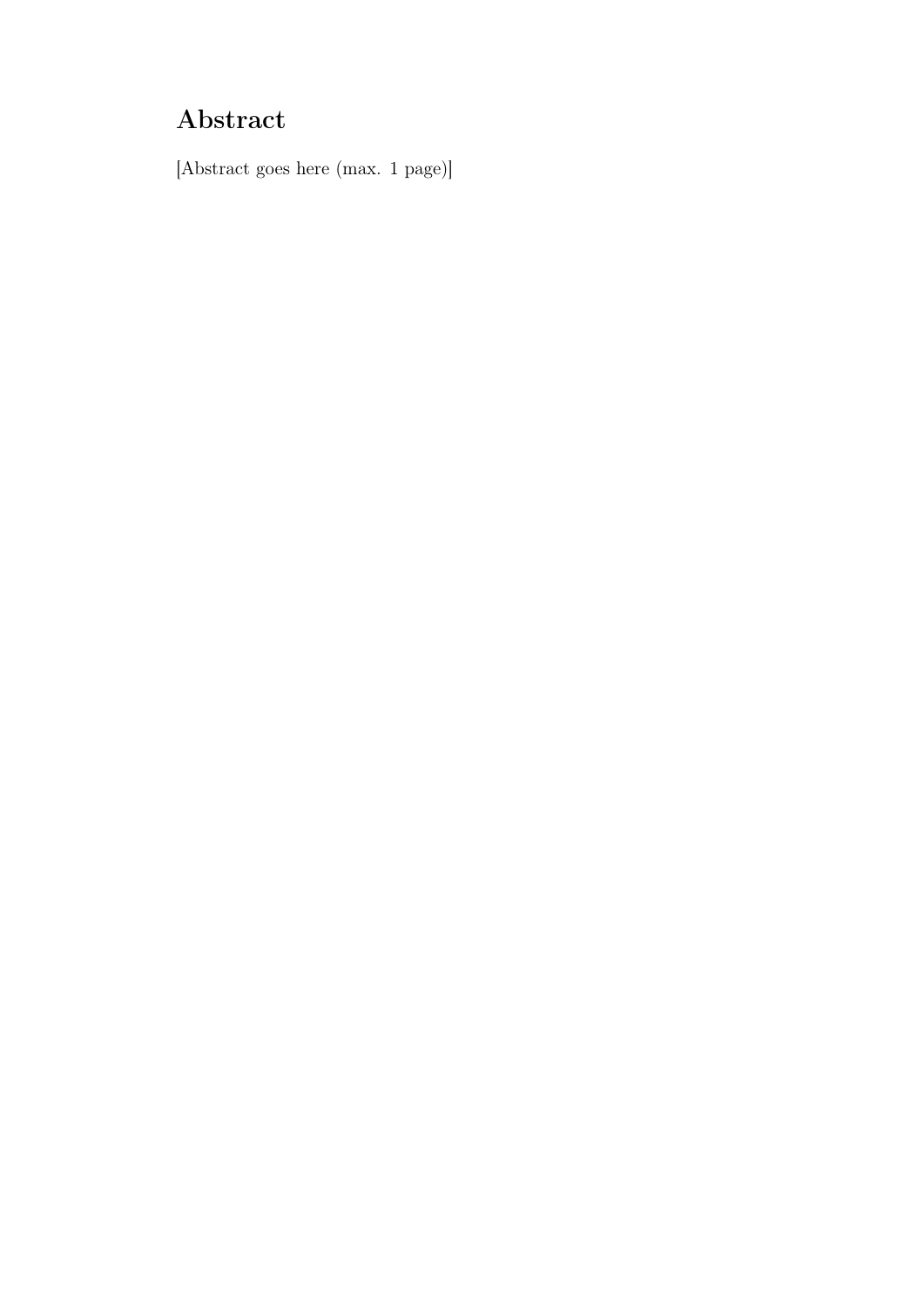### Contents

| $\mathbf{1}$ | <b>Section One</b> |                                           |                |
|--------------|--------------------|-------------------------------------------|----------------|
|              | 1.1                |                                           |                |
|              | 1.2                | Exemplary Section and Table Referencing 1 |                |
|              | Section Two        |                                           | $\bf{2}$       |
|              | 2.1                |                                           | $\overline{2}$ |
|              | $2.2^{\circ}$      |                                           |                |
| $3^-$        | Section X          |                                           | 3              |
|              |                    |                                           | 3              |
|              | A Appendix         |                                           | 4              |
|              | References         |                                           | 5              |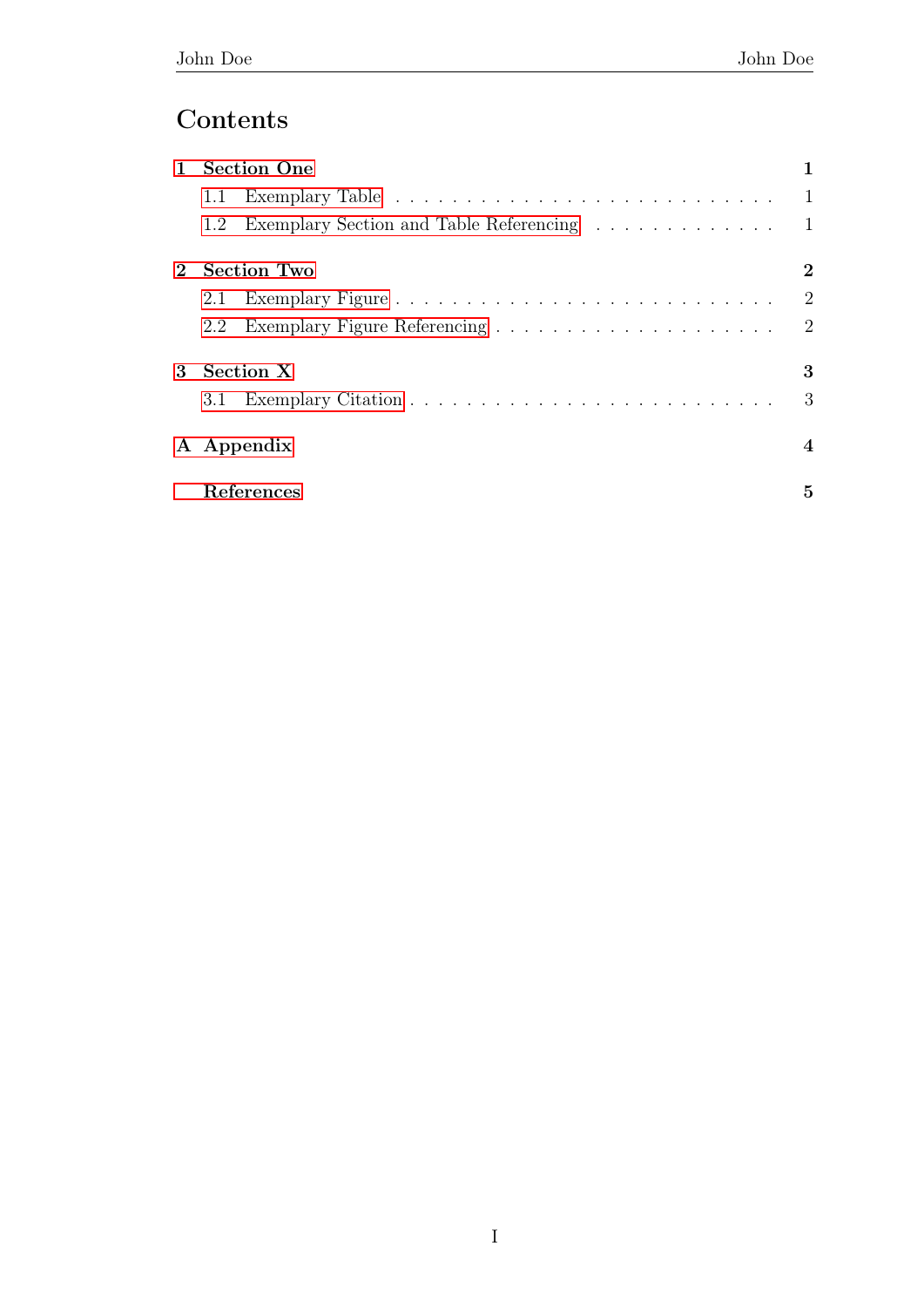# List of Figures

|  | ᅩ |  |  |  |  |  |  |  |  |  |  |  |  |  |  |  |  |  |  |  |  |  |  |  |  |  |  |  |  |  |  |
|--|---|--|--|--|--|--|--|--|--|--|--|--|--|--|--|--|--|--|--|--|--|--|--|--|--|--|--|--|--|--|--|
|--|---|--|--|--|--|--|--|--|--|--|--|--|--|--|--|--|--|--|--|--|--|--|--|--|--|--|--|--|--|--|--|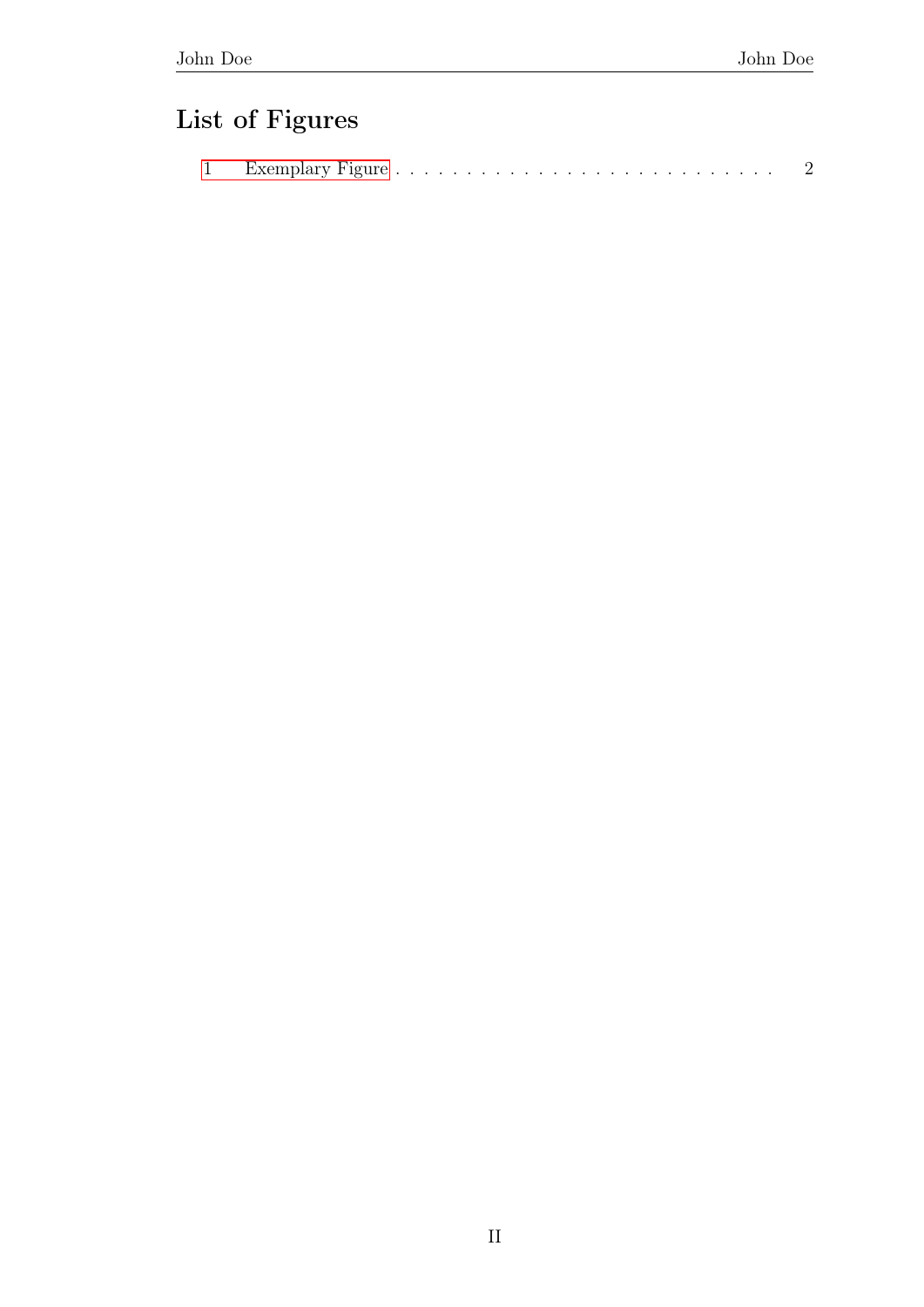## List of Tables

| Exemplary Table<br><b>.</b> |  |  |  |  |  |  |  |  |  |  |  |  |  |  |  |  |  |  |  |  |  |  |  |  |  |  |  |  |  |  |
|-----------------------------|--|--|--|--|--|--|--|--|--|--|--|--|--|--|--|--|--|--|--|--|--|--|--|--|--|--|--|--|--|--|
|-----------------------------|--|--|--|--|--|--|--|--|--|--|--|--|--|--|--|--|--|--|--|--|--|--|--|--|--|--|--|--|--|--|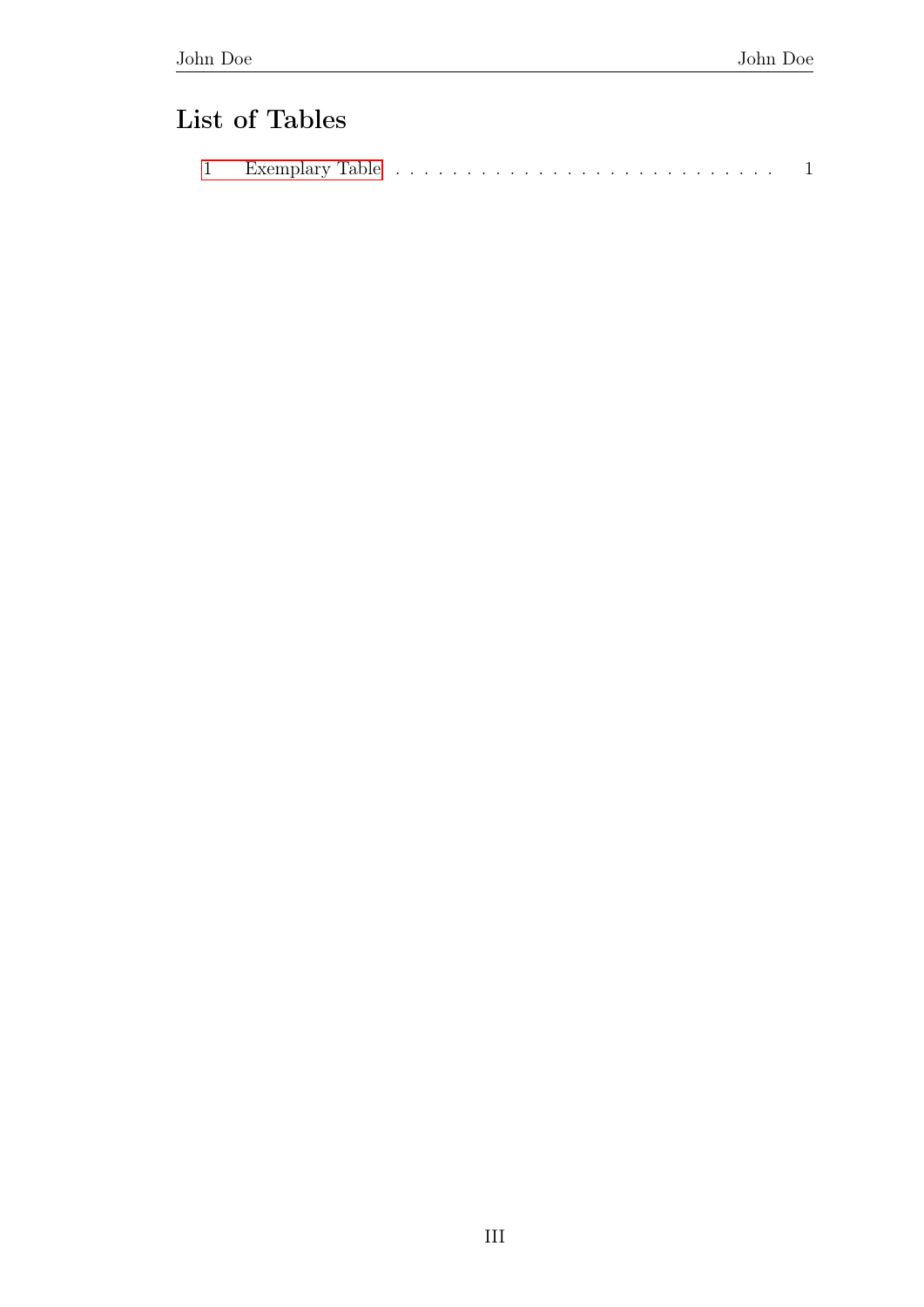### <span id="page-6-0"></span>1 Section One

...

#### <span id="page-6-1"></span>1.1 Exemplary Table

<span id="page-6-3"></span>...

Table 1: Exemplary Table

| Id   Col 1 Col 2 Col 3 Col 4 Col 5                                                                                                                                                                                                                                                     |  |  |
|----------------------------------------------------------------------------------------------------------------------------------------------------------------------------------------------------------------------------------------------------------------------------------------|--|--|
|                                                                                                                                                                                                                                                                                        |  |  |
|                                                                                                                                                                                                                                                                                        |  |  |
|                                                                                                                                                                                                                                                                                        |  |  |
|                                                                                                                                                                                                                                                                                        |  |  |
| $\begin{tabular}{c cccc} \hline 1 & Col 1 & Col 2 & Col 3 & Col 4 & Col 5 \\ 2 & Col 1 & Col 2 & Col 3 & Col 4 & Col 5 \\ 3 & Col 1 & Col 2 & Col 3 & Col 4 & Col 5 \\ 4 & Col 1 & Col 2 & Col 3 & Col 4 & Col 5 \\ 5 & Col 1 & Col 2 & Col 3 & Col 4 & Col 5 \\ \hline \end{tabular}$ |  |  |

#### <span id="page-6-2"></span>1.2 Exemplary Section and Table Referencing

See Table [1](#page-6-3) in Section [1.1](#page-6-1) for details.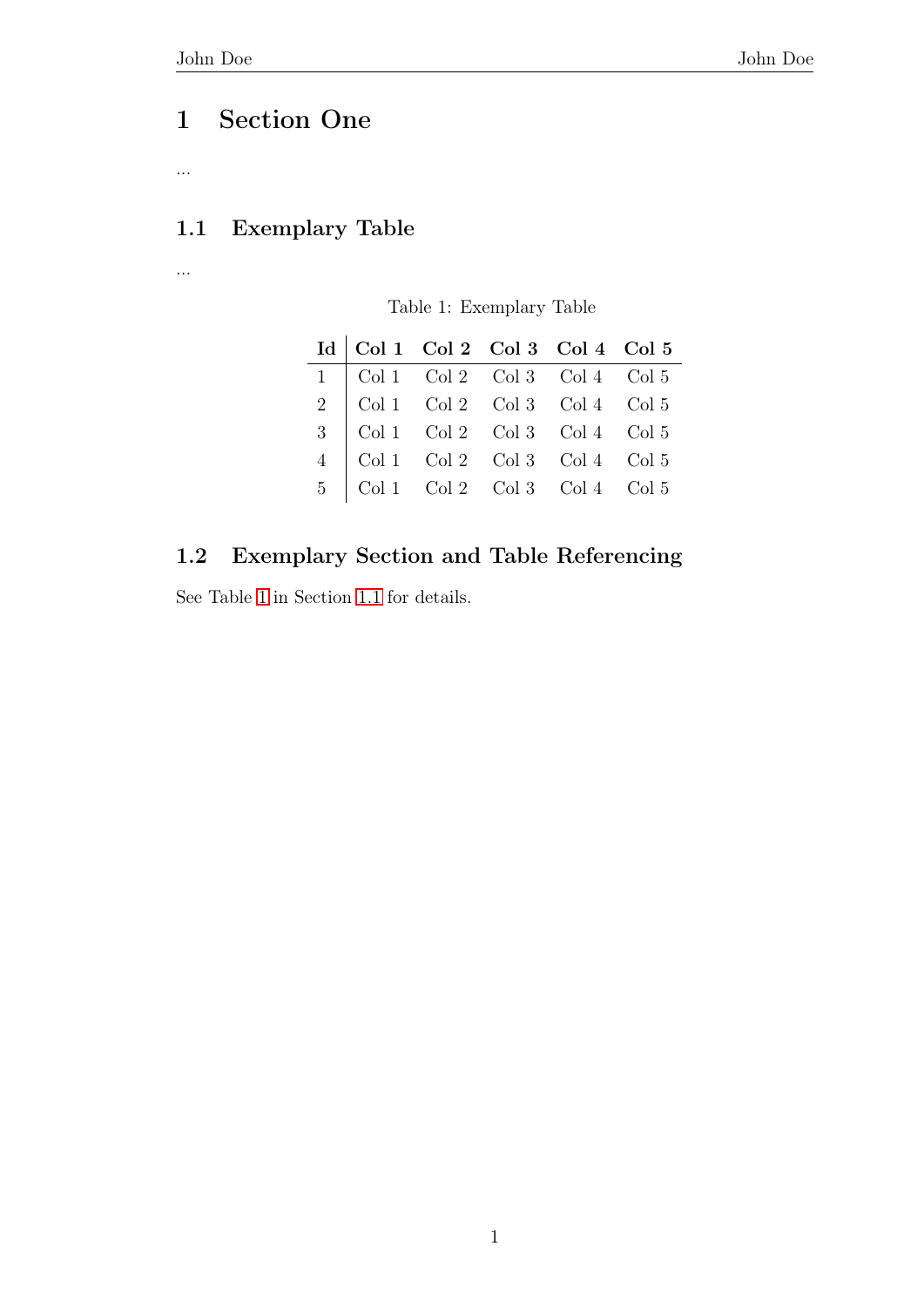...

<span id="page-7-3"></span>...

### <span id="page-7-0"></span>2 Section Two

<span id="page-7-1"></span>2.1 Exemplary Figure



Figure 1: Exemplary Figure

#### <span id="page-7-2"></span>2.2 Exemplary Figure Referencing

See Figure [1](#page-7-3) for details. Additional information can be found in the footnote  $<sup>1</sup>$  $<sup>1</sup>$  $<sup>1</sup>$ .</sup>

<sup>&</sup>lt;sup>1</sup>Image taken from [https://en.wikipedia.org/wiki/File:Siegel\\_Uni-Koeln\\_\(Grau\)](https://en.wikipedia.org/wiki/File:Siegel_Uni-Koeln_(Grau).svg) [.svg](https://en.wikipedia.org/wiki/File:Siegel_Uni-Koeln_(Grau).svg).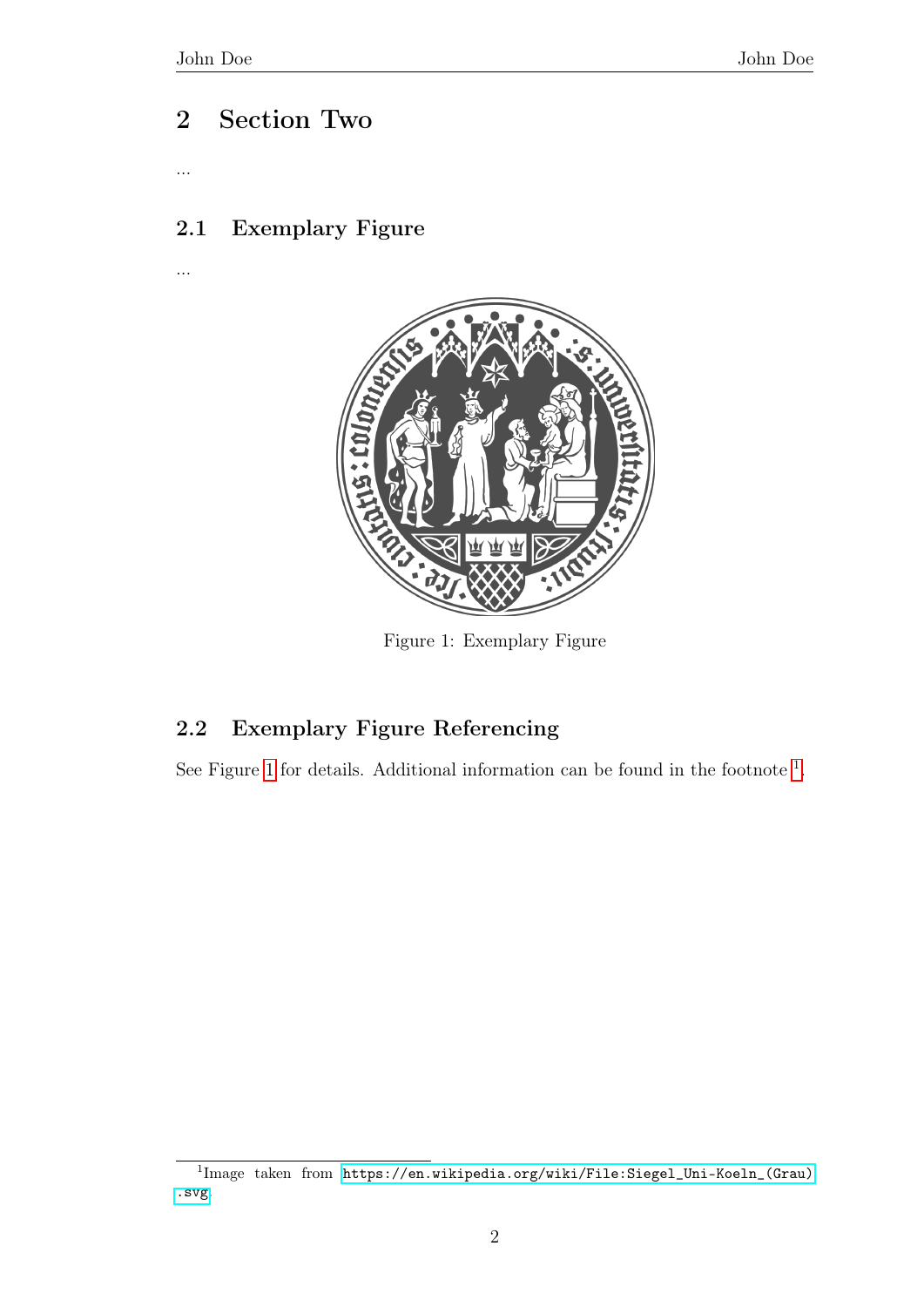### <span id="page-8-0"></span>3 Section X

#### <span id="page-8-1"></span>3.1 Exemplary Citation

In this research we follow [Ketter et al.](#page-10-1)  $(2016) \ldots$  $(2016) \ldots$ 

PowerTAC is an example of a multiagent competitive gaming platform [\(Ketter](#page-10-1) [et al., 2016\)](#page-10-1).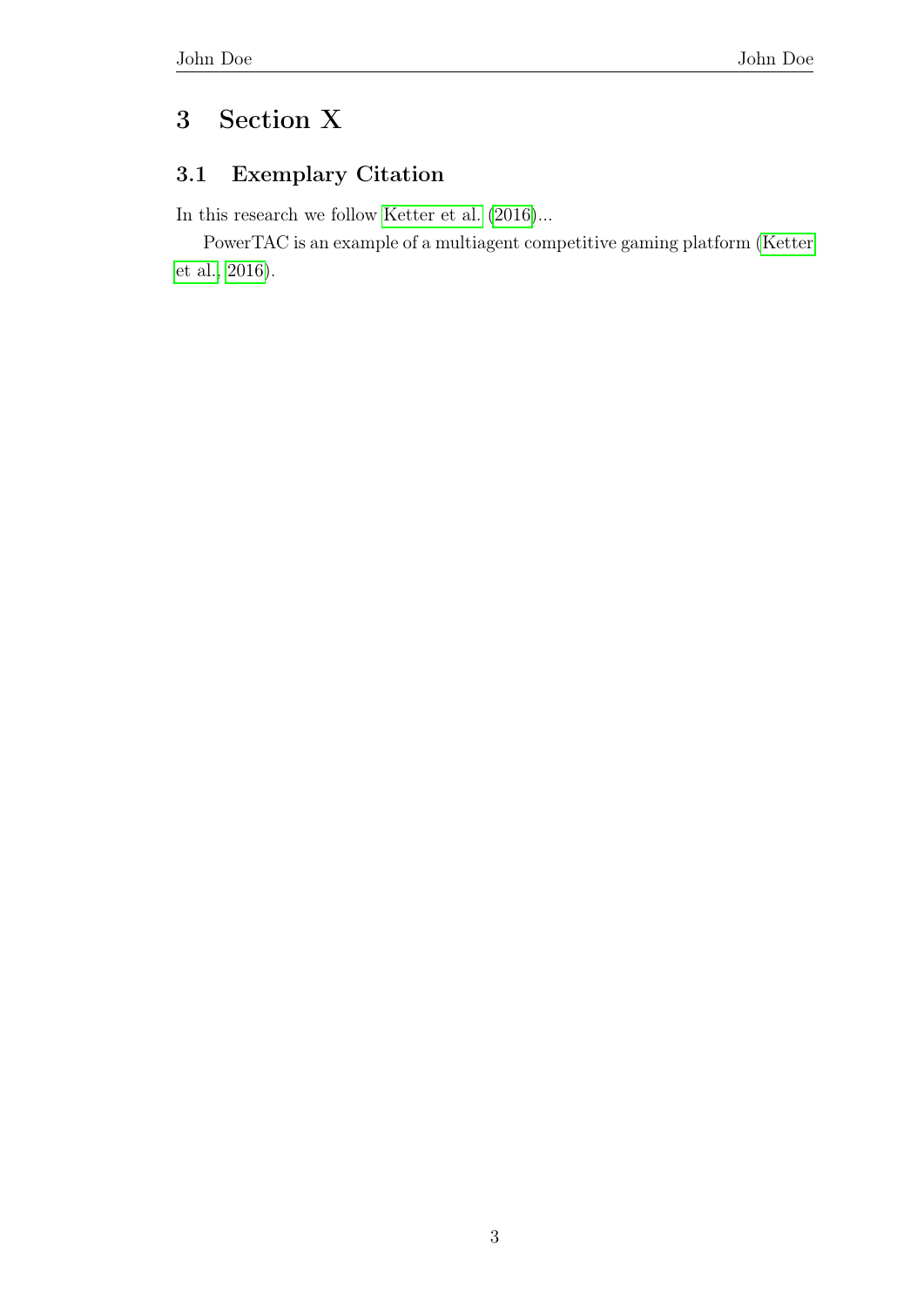# <span id="page-9-0"></span>A Appendix

...